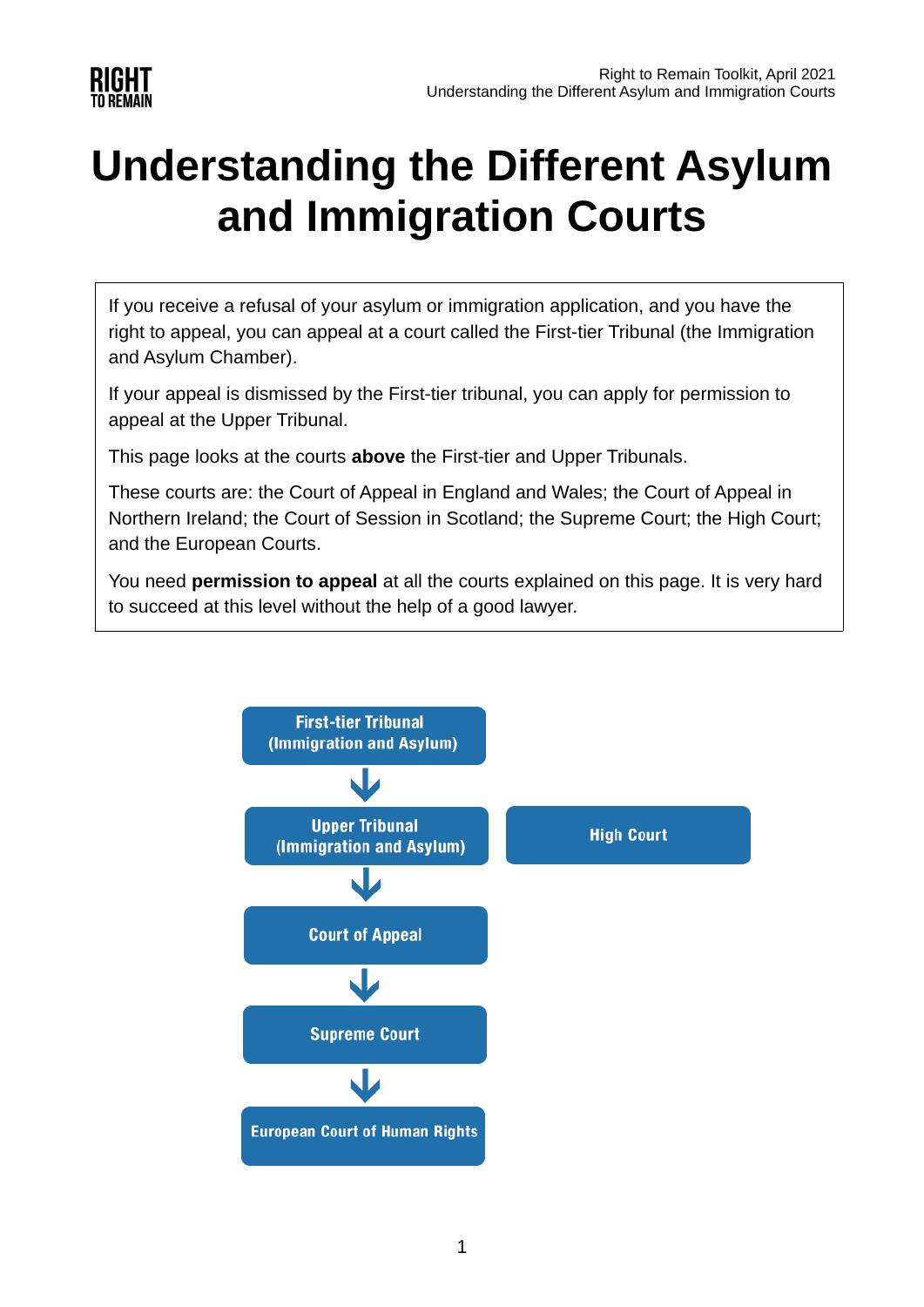

# **Court of Appeal (England and Wales)**

If you were granted permission to appeal at the Upper Tribunal and your case was then dismissed by the Upper Tribunal, you may be able to appeal to the Court of Appeal. This is very tricky without the help of a lawyer.

You will need permission to appeal at the Court of Appeal. You first apply for permission from the Upper Tribunal. See the Tribunal website for more information: <https://www.gov.uk/upper-tribunal-immigration-asylum/the-tribunals-decision>

If the Upper Tribunal refuse you permission to appeal to the Court of Appeal, you can apply for permission directly from the Court of Appeal. See the Tribunal website for more information.

# **Court of Appeal (Northern Ireland)**

If you were granted permission to appeal at the Upper Tribunal in Northern Ireland and your case was then dismissed by the Upper Tribunal, you may be able to appeal to the Court of Appeal in Northern Ireland. This is very tricky without the help of a lawyer.

Cases refused by the Court of Appeal in Northern Ireland can be appealed at the UK Supreme Court.

# **Court of Session (Scotland)**

The court is divided into the Outer House and the Inner House. The Outer House can hear judicial reviews. The Inner House is an appeal court, like the Court of Appeal in England, Wales and Northern Ireland.

If you were granted permission to appeal at the Upper Tribunal in Scotland, and your case was then dismissed by the Upper Tribunal, you may be able to appeal to the Court of Session. This is very tricky without the help of a lawyer.

You will need permission to appeal at the Court of Session. You first apply for permission from the Upper Tribunal. See the Tribunal website for more information: <https://www.gov.uk/upper-tribunal-immigration-asylum#5>

If the Upper Tribunal refuses you permission to appeal to the Court of Session, you can apply for permission directly from the Court of Session. See the Tribunal website for more information.

Cases decided by the Court of Session can be appealed at the UK Supreme Court.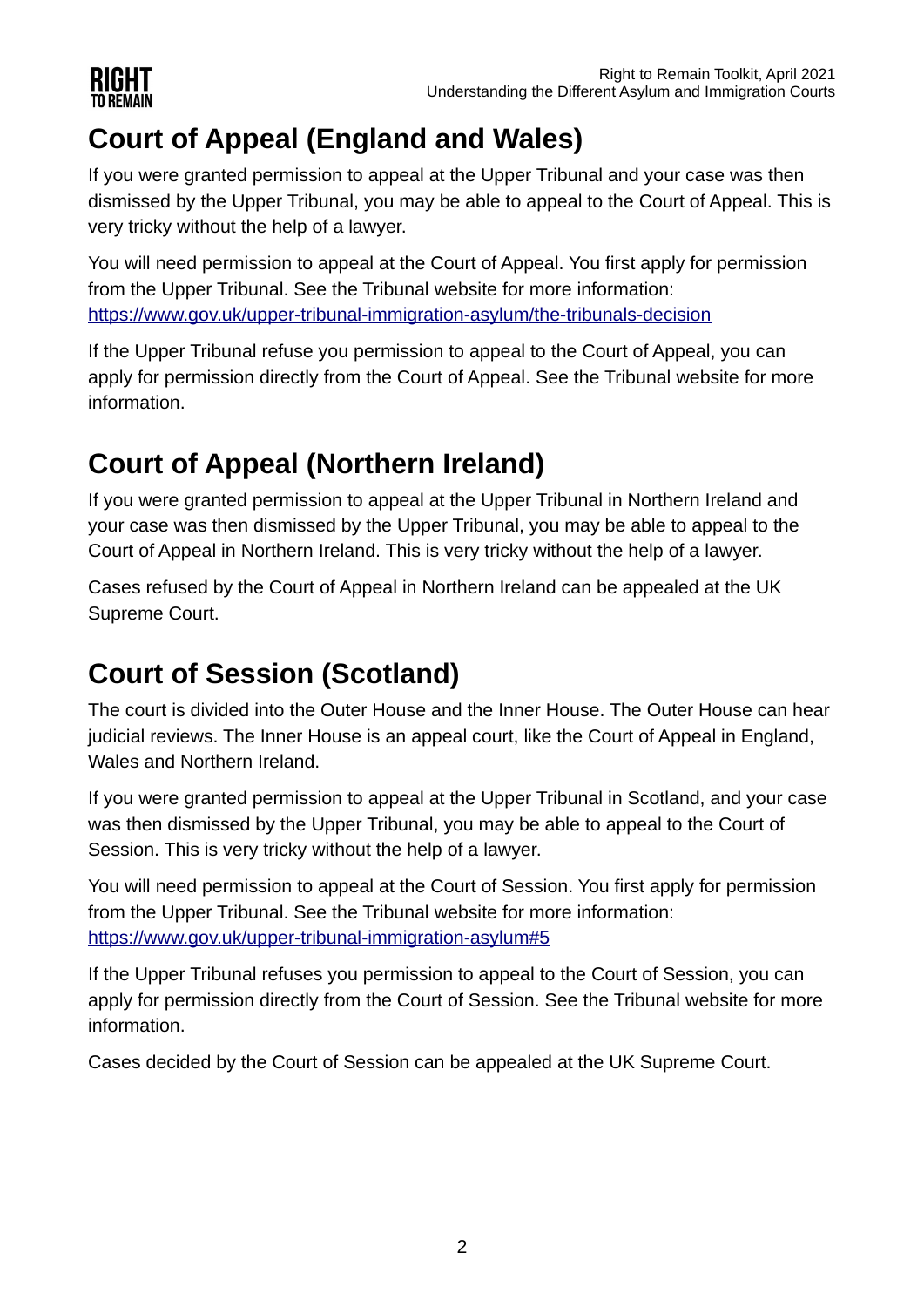

### **Supreme Court**

If your case is refused in the Court of Appeal (England, Wales or Northern Ireland) or Court of Session (Scotland), the highest court in the UK to which you can appeal is the Supreme Court (the highest court used to be the House of Lords).

## **High Court**

Judicial reviews in asylum and immigration cases in England and Wales are usually heard at the Upper Tribunal. Judicial reviews in other areas of law in England and Wales are normally heard at the Administrative Court of the Queen's Bench Division, which is part of the High Court.

Judicial reviews in Scotland are heard at the Outer House of the Court of Session. Judicial reviews in Northern Ireland are heard at the High Court in Belfast.

## **European Courts**

#### **The European Court of Human Rights**

The European Court of Human Rights (ECtHR) is responsible for making sure that member states of the Council of Europe respect the rights protected in the European Convention on Human Rights. The UK is a member state of the Council of Europe, and the European Convention on Human Rights became part of UK law in 2000 (when the Human Rights Act of 1998 came into force).

Individuals trying to get their asylum/human rights cases heard at the ECtHR usually do so after being refused permission to apply for judicial review. If you are considering applying to the European Court of Human Rights, you should read the court's guidance document: [http://www.echr.coe.int/Documents/Questions\\_Answers\\_ENG.pdf](http://www.echr.coe.int/Documents/Questions_Answers_ENG.pdf)

Applying to the ECtHR successfully is extremely difficult. An application is only likely to succeed with a very good legal team.

#### **The European Court of Justice**

The European Court of Justice is formally known as the Court of Justice of the European Union (CJEU). The court is responsible for providing advice to national courts about the proper implementation of European law, and ensuring that European law is applied equally across member states.

It is very unusual for the European Court of Justice to be involved in individual asylum and human rights cases. A UK court may ask the Court of Justice for clarification on how a particular aspect of European law is to be used.

The European Court of Justice will continue to consider cases from the UK if they were pending at the time the Brexit transition period ended. If the European Commission wishes